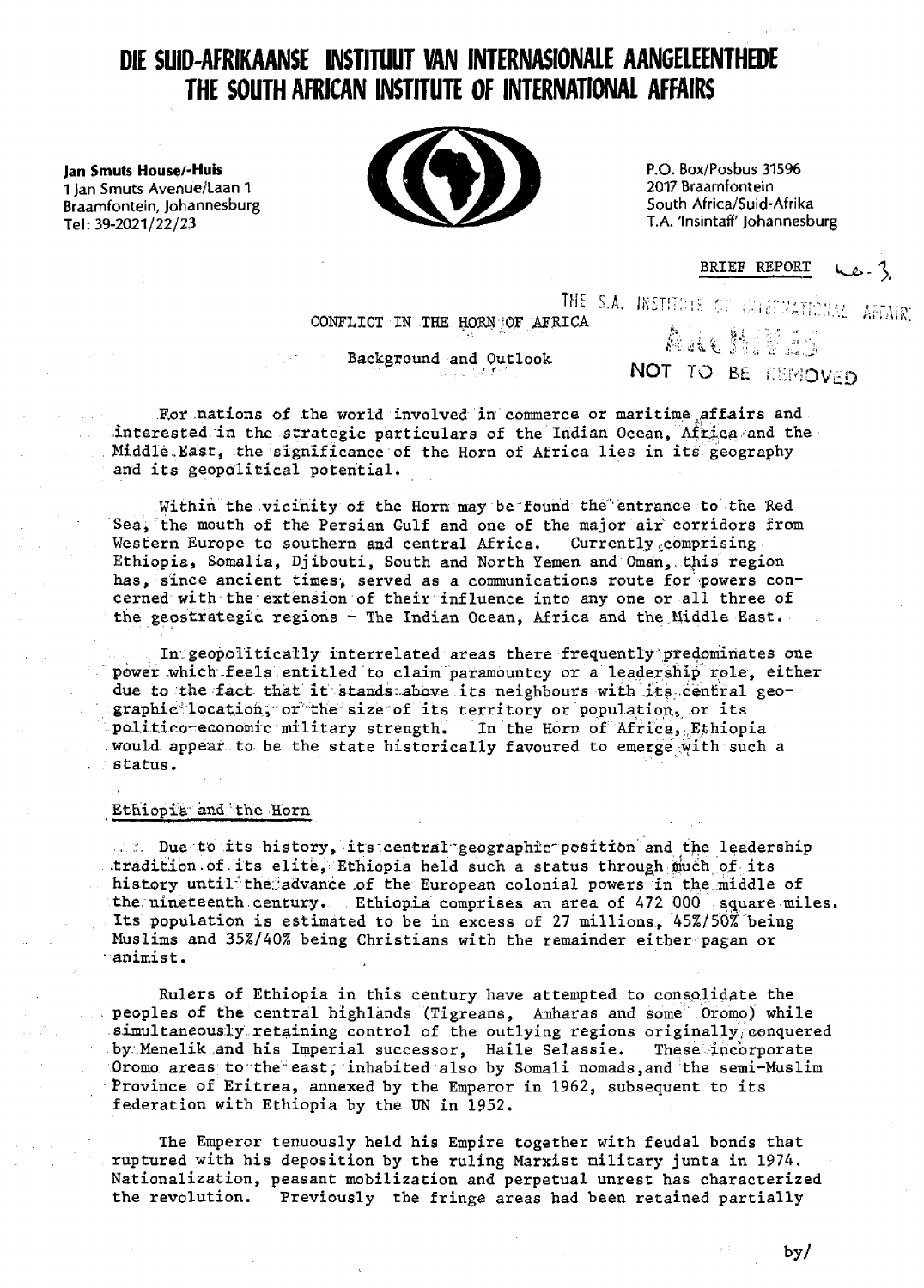by force and skilled external diplomacy. The Eritrean Liberation Front (initially:Soviet-supported) and other secessionist movements, which were a reaction to the Emperor's forceful annexation in 1962, had been restrained by those Arab states on the Red Sea such as Egypt, the Sudan and Saudi consequents. Arabia, whose support was essential for the guerillas.

### Arab Interests

Saudi Arabia is emerging as an important regional power with large financial: resources, and the Arab states.of the Red" Sea (with exceptions such as.Marxist orientated South.Yemen) are concerned over the kind of independent Eritrean state which might result: a state requiring subsidization, constantly embattled with Ethiopia and portending another Angolatype: campaign. The precedent set by Eritrean secession could prove disastrous for other states in.the. area, such as Sudan, which has potential, secessionists in the south and the west. It is also significant that secession would constitute a violation of- one of the fundamental tenets of the OAU that:.territorial boundaries,. as inherited from the colonial powers, should not be altered.

Initially, however, Ethiopia ignored the moderate overtures from Saudi Arabia and Sudan, and increasingly the latter have been giving support to the Eritrean movements against the Ethiopian Government, in spite of the above concern..about.secession. Moreover, Addis Ababa perhaps realized too late.that Eritrean secession movements might encourage other secessionist groups, e.g. in the Ogaden.

# The Ogaden

The Ogaden is a desolate region located in the eastern third of Ethiopia, populated by nomads of Somali origin who had little respect for national boundaries. Except for limited oil reserves, the Ogaden is of little strategic value, apart from vast expanses of inhospitable territory. However, it has been the source of much historical dispute, and when Somalia gained independence in 1960, it pressed claims to the land lost through colonial division,

#### Somalia

Arising from the unification of former Italian and British Somaliland, this state, with a population of 3 millions, is considerably more homogenous ethnically and religiously, than Ethiopia. However, until the 1969 military intervention under Major-General Mohammed Siad Barre, the country was split between a pro-Arab trend aimed at the unification of the Somali-inhabited territories and a pro-African group inclined to consolidate the new state.

. Siad Barre's socialist domestic policies gave rise to close foreign ties with the  $USSR$ , to the extent that combined Soviet naval and air facilities were built in Somalia. Soviet reconnaissance aircraft operating from Somalia, for instance, monitored the main Western shipping routes during Operation Vesna/Okean 75 in 1975 and Soviet naval craft rehearsed the interdiction of Western merchant vessels on the Cape sea route and en route to Japan.

Somalia also claimed that Ethiopia had 'colonized' Western Somalia (Ogaden) Indeed, the five pointed star on the Somali flag serves as a constant reminder of the Somali desire to reclaim its 'lost' territories - the northern third of Kenya, the Ogaden where the Western Somali Liberation Front was active, and the newly independent state of Djibouti.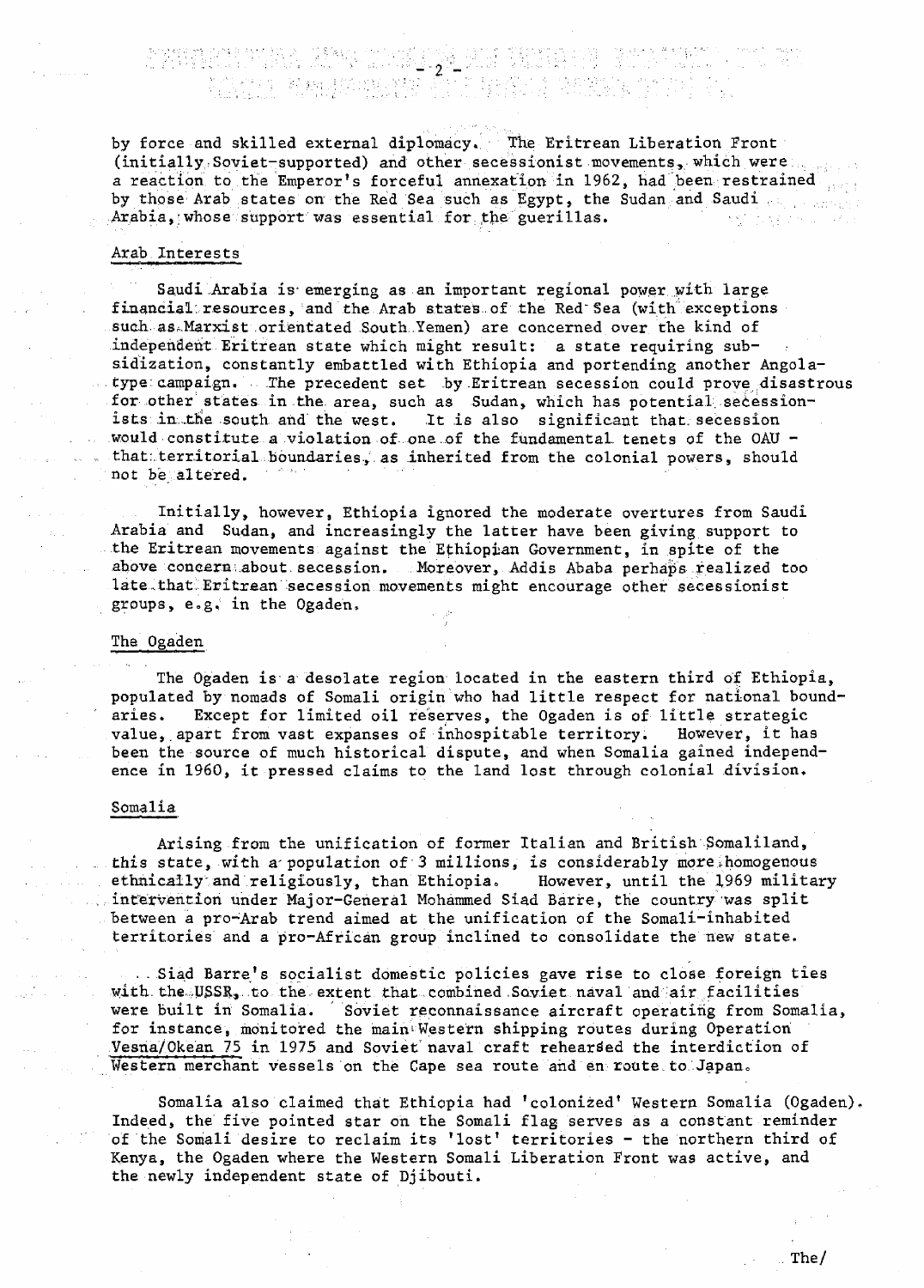# The Significance of Djibouti

Ethiopian-Somali relations deteriorated with the independence of this tiny litoral state, comprising approximately 240 000 inhabitants who would conceivably choose union with Somalia, were Djibouti not so economically dependent on Ethiopia. Here is the terminus for the Addis Ababa railway and Ethiopia's principal port for imports and exports. (See DJIBOUTI INDEPENDENCE, Brief Report, 28 June, 1977).

# Super Power Involvement : East vs. West

In early 1975 Somalia assisted in the formation of the Western Somali Liberation Front, dedicated to incorporating the Ogaden into Somalia. In April Ethiopia expelled the US military assistance group and by the" time the US advisers left she was already receiving Soviet equipment. At the same time the representation of Oromo people in the Addis Ababa government gradually became weaker after Colonel Mengistu Haile Mariam had seized complete power in February, deposing the Oromo Brigadier, Teferi Benti. The changes made Ethiopia more "vulnerable to a greater and more co-ordinated attack from Somalia than had previously seemed possible - first by support for insurgency and later by intervention of regulars.

While Soviet sponsorship for Ethiopia meant the loss of Somali facilities, the USSR presumably intended to retain control of Somalia's military machine, and thus limit the Ogaden offensive and ultimately create a Soviet sponsored federation of allied Marxist states Lacross the Horn of Africa, including Somalia, Ethiopia, Djibouti, and the already Marxist South Yemen. Somalia expelled Soviet personnel in Oct./Nov. 1977.

# The War

The well-planned Somali campaign began in June 1977, when the Addis Ababa-Djibouti rail-link was cut, hampering supplies both to the capital and to defenders of the region. ..(This link has continued to be vulnerable to sabotage.) According to Ethiopian claims regular Somali troops, tanks and aircraft became involved from July 23 onwards. The Ethiopian outposts in the southern Ogaden were swiftly captured and Somali forces quickly advanced to within a few miles of Jijiga and Harar, while the Western Somali Liberation Front and the Oromo Liberation Front penetrated far into the provinces of Bale and Sidamo and pushed forward units into the Ethiopian hinterland.

Even the Ethiopian position based on Jijiga, Harar and Dire Dawa fell to Somali infiltration of the highlands between Dire Dawa and the other two towns. With the fall of Dire Dawa and Gode, deep in the Ogaden, the Ethiopians lost their only remaining concrete runway in the operational area.

With intense fighting and heavy casualties on both sides it is significant that the Ethiopian recovery has been no less impressive than the speed of the Somali assault. The US-equipped Ethiopian airforce seems to have outflown its Soviet-equipped Somali opposition. The influx of Soviet equipment and Cuban advisers into Ethiopia, together with the abandonment of their former proxies in the region, such as Somalia and the Eritrean Liberation Front, clearly indicates that this is a conflict'which the USSR intends Ethiopia should win.

# The People's Republic of China

It is also significant that China, conspicuously passive in Africa since the Angolan debacle, has offered aid and assistance to Somalia, in conjunction